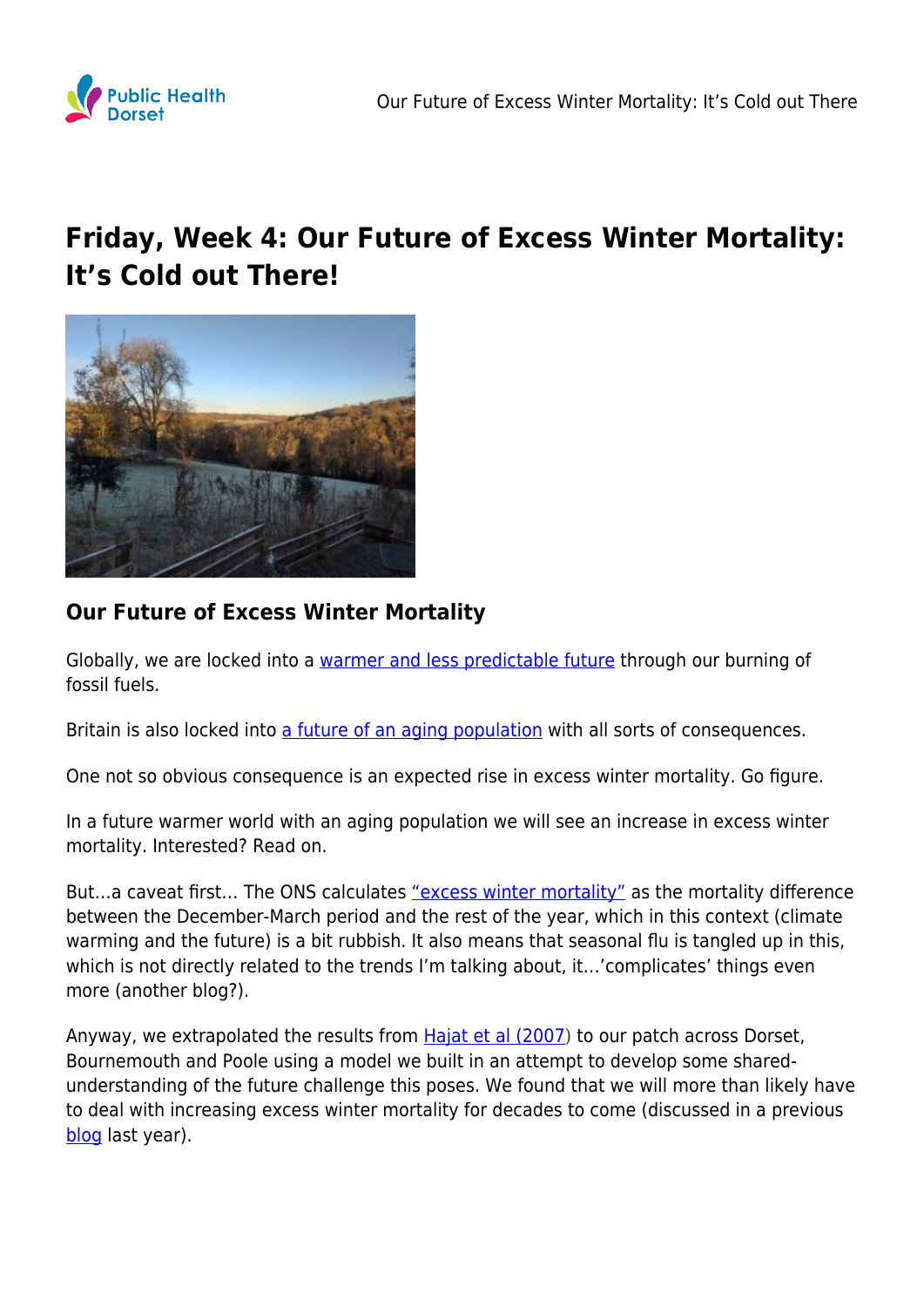

Not what you think when you start modelling the impact of cold and heat stresses on excess mortality in a future of global warming!

However, winter is not really responsible for excess winter mortality in Britain. Well sort of, but not really. If you have a look at the Hajat et al (2007) paper or our modelling work, you will see that 'excess cold mortality', as it more properly should be labelled happens throughout the spring and autumn and even during the summer occasionally.

AND the problem is really a combination of things including poverty, multi-morbidity and social isolation.

**Poverty** is a factor because some folks are so resource limited they may live in 'fuel poverty' ([2.55M households in the UK, 2016](https://assets.publishing.service.gov.uk/government/uploads/system/uploads/attachment_data/file/719106/Fuel_Poverty_Statistics_Report_2018.pdf)), and more often people chose to conserve their resources by heating less and living in a home colder than they otherwise might do and not make repairs that would reduce drafts or improve insulation. They may live in very poor quality rental housing where they have very limited ability to improve their home warmth.

*[Multi-morbidity](https://www.kingsfund.org.uk/projects/time-think-differently/trends-disease-and-disability-long-term-conditions-multi-morbidity)* is a factor because 'excess cold mortality' primarily impacts the frail. It is a physiological stress that pushes vulnerable people, who are usually elderly, into a health crises.

**Social isolation** is a factor because without good social networks – good friends and close family — living in relatively close proximity those who are at risk from cold or heat stress induced death are unlikely to receive help.

People having a heart attack will often deny it to people coming to their aid — so what hope have neighbours and casual acquaintances have of convincing a vulnerable neighbour their home may be too cold? This is why everyone needs a 'good friend', preferably one who lives in close proximity. You need a trusting relationship if you want to break down the walls of social isolation and that takes time.

Revel in the complexity of population health.

## **It's Cold Out There!**

Hey. It's still cold out there now — people are more aware of the dangers of cold stress right now. So when you are talking to your casual acquaintance you see often in the neighbourhood, but don't really know that well — mention that you recently read a blog about important factors in 'excess winter mortality'. Mention that it can happen anytime of